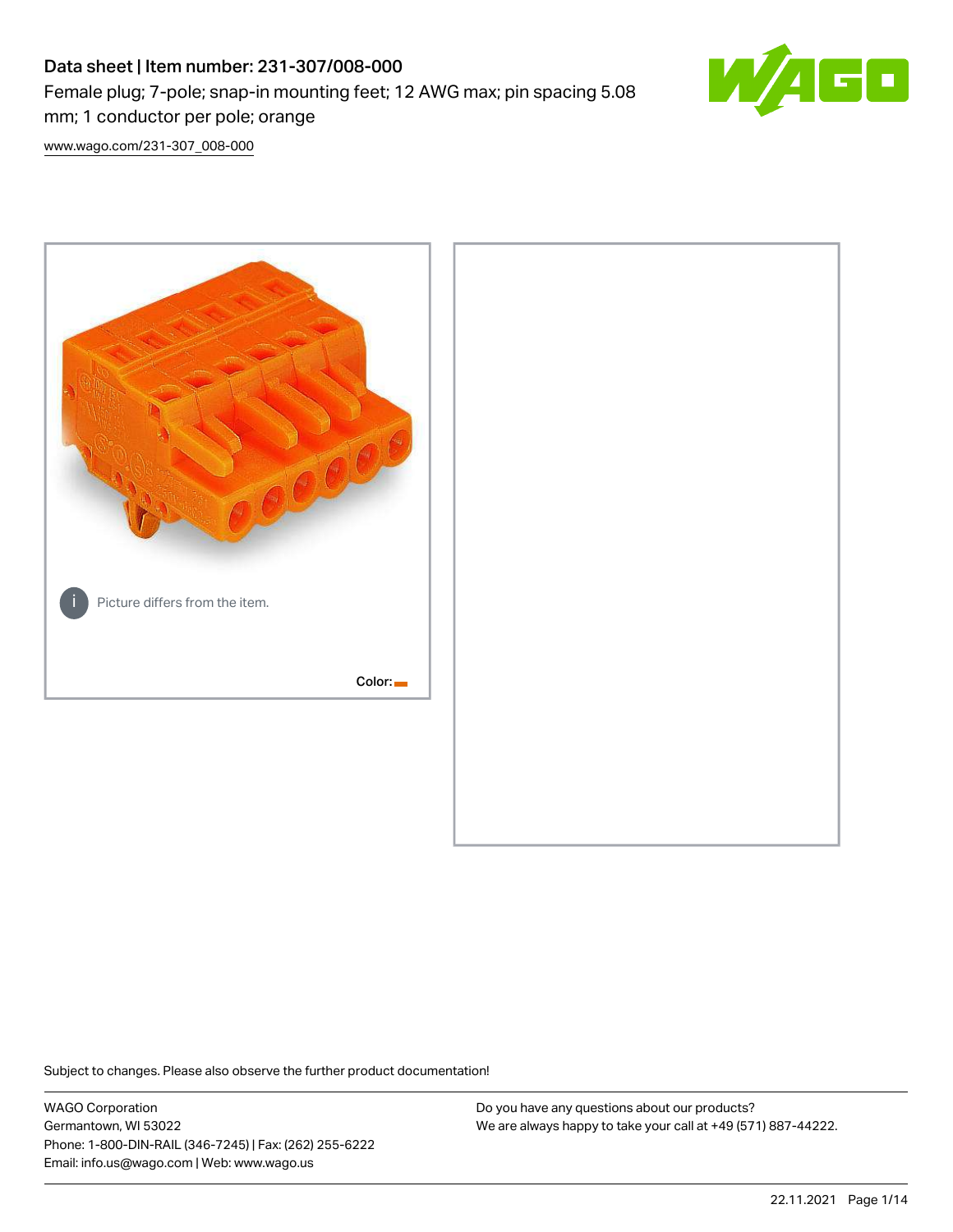

Dimensions in mm

 $L =$  (pole no. x pin spacing) + 1.5 mm

2- to 3-pole female connectors – one latch only

#### Item description

- **Universal connection for all conductor types**
- Easy cable pre-assembly and on-unit wiring via vertical and horizontal CAGE CLAMP<sup>®</sup> actuation  $\blacksquare$
- $\blacksquare$ Integrated test ports
- $\blacksquare$ With coding fingers

Subject to changes. Please also observe the further product documentation! Data

WAGO Corporation Germantown, WI 53022 Phone: 1-800-DIN-RAIL (346-7245) | Fax: (262) 255-6222 Email: info.us@wago.com | Web: www.wago.us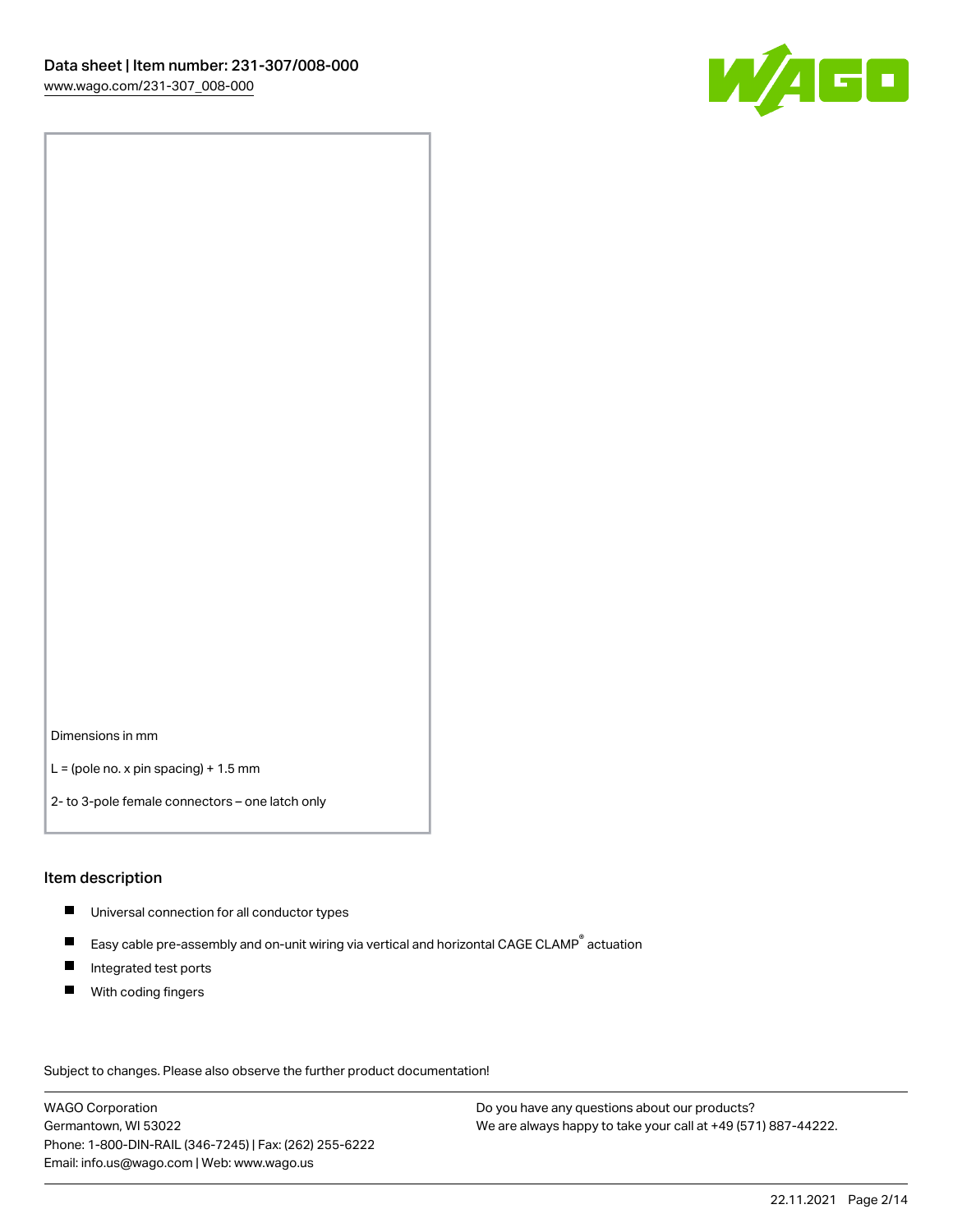

# Data Notes

| Safety information 1 | The MCS-MULTI CONNECTION SYSTEM includes connectors<br>without breaking capacity in accordance with DIN EN 61984. When<br>used as intended, these connectors must not be connected<br>/disconnected when live or under load. The circuit design should<br>ensure header pins, which can be touched, are not live when<br>unmated. |
|----------------------|-----------------------------------------------------------------------------------------------------------------------------------------------------------------------------------------------------------------------------------------------------------------------------------------------------------------------------------|
| Variants:            | Gold-plated or partially gold-plated contact surfaces<br>Other versions (or variants) can be requested from WAGO Sales or<br>configured at https://configurator.wago.com/                                                                                                                                                         |

# Electrical data

# IEC Approvals

| Ratings per                 | IEC/EN 60664-1                                                        |
|-----------------------------|-----------------------------------------------------------------------|
| Rated voltage (III / 3)     | 320 V                                                                 |
| Rated surge voltage (III/3) | 4 <sub>k</sub> V                                                      |
| Rated voltage (III/2)       | 320 V                                                                 |
| Rated surge voltage (III/2) | 4 <sub>k</sub> V                                                      |
| Nominal voltage (II/2)      | 630 V                                                                 |
| Rated surge voltage (II/2)  | 4 <sub>k</sub> V                                                      |
| Rated current               | 16 A                                                                  |
| Legend (ratings)            | $(III / 2)$ $\triangle$ Overvoltage category III / Pollution degree 2 |

# UL Approvals

| Approvals per                  | UL 1059 |
|--------------------------------|---------|
| Rated voltage UL (Use Group B) | 300 V   |
| Rated current UL (Use Group B) | 15 A    |
| Rated voltage UL (Use Group D) | 300 V   |
| Rated current UL (Use Group D) | 10 A    |

# Ratings per UL

| Rated voltage UL 1977 | 300 V |
|-----------------------|-------|
| Rated current UL 1977 |       |

# CSA Approvals

Approvals per CSA

Subject to changes. Please also observe the further product documentation!

| <b>WAGO Corporation</b>                                | Do you have any questions about our products?                 |
|--------------------------------------------------------|---------------------------------------------------------------|
| Germantown, WI 53022                                   | We are always happy to take your call at +49 (571) 887-44222. |
| Phone: 1-800-DIN-RAIL (346-7245)   Fax: (262) 255-6222 |                                                               |
| Email: info.us@wago.com   Web: www.wago.us             |                                                               |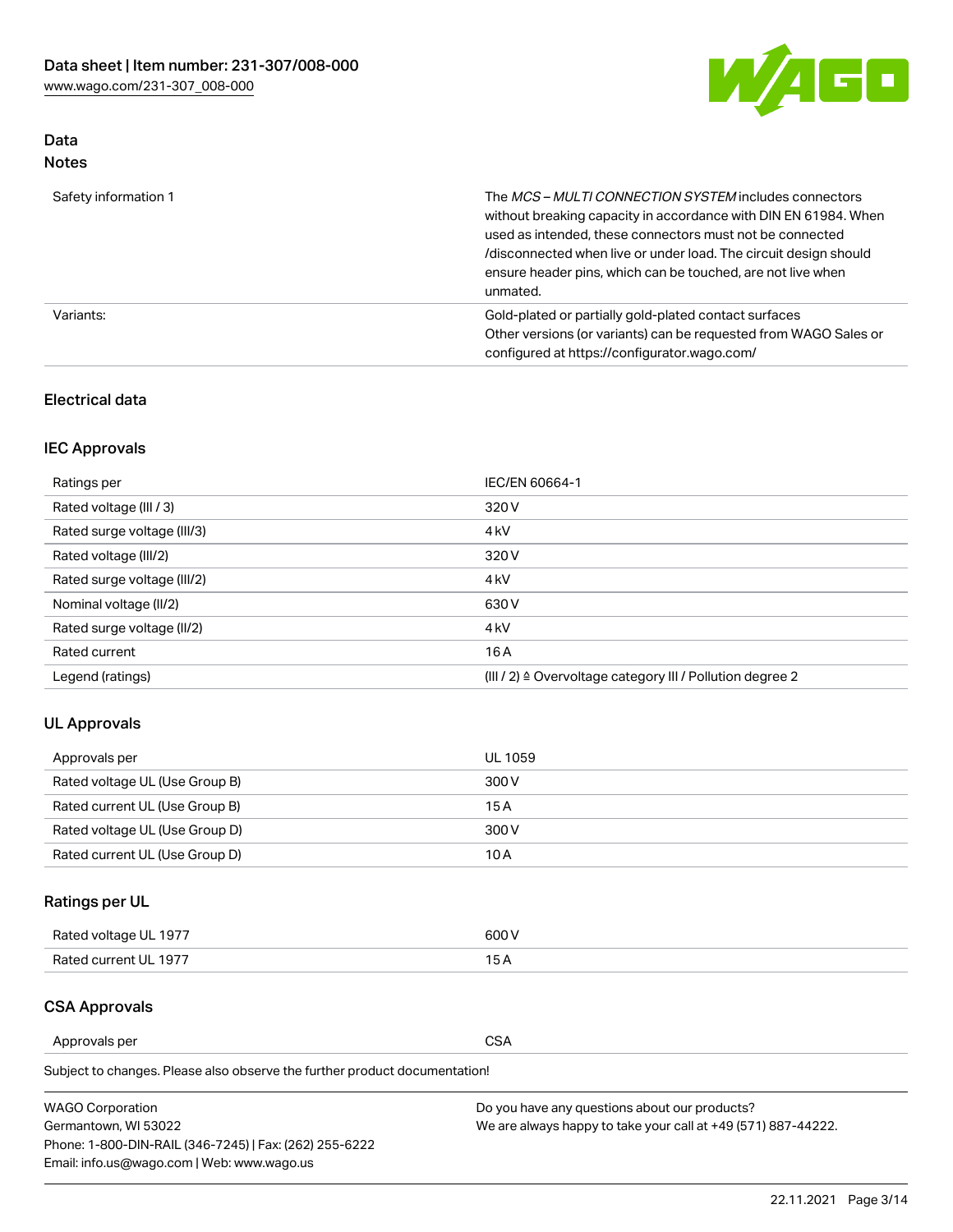[www.wago.com/231-307\\_008-000](http://www.wago.com/231-307_008-000)



| Rated voltage CSA (Use Group B) | 300 V |
|---------------------------------|-------|
| Rated current CSA (Use Group B) | 15 A  |
| Rated voltage CSA (Use Group D) | 300 V |
| Rated current CSA (Use Group D) | 10 A  |

# Connection data

| Total number of connection points |  |
|-----------------------------------|--|
| Total number of potentials        |  |
| Number of connection types        |  |
| Number of levels                  |  |

# Connection 1

| Connection technology                             | CAGE CLAMP <sup>®</sup>                 |
|---------------------------------------------------|-----------------------------------------|
| Actuation type                                    | Operating tool                          |
| Solid conductor                                   | $0.082.5$ mm <sup>2</sup> / 28  12 AWG  |
| Fine-stranded conductor                           | $0.08$ 2.5 mm <sup>2</sup> / 28  12 AWG |
| Fine-stranded conductor; with insulated ferrule   | $0.251.5$ mm <sup>2</sup>               |
| Fine-stranded conductor; with uninsulated ferrule | $0.252.5$ mm <sup>2</sup>               |
| Strip length                                      | 89 mm / 0.31  0.35 inch                 |
| Number of poles                                   |                                         |
| Conductor entry direction to mating direction     | 0°                                      |

# Physical data

| Pin spacing             | 5.08 mm / 0.2 inch    |
|-------------------------|-----------------------|
| Width                   | 37.06 mm / 1.459 inch |
| Height                  | 18.8 mm / 0.74 inch   |
| Height from the surface | 14.3 mm / 0.563 inch  |
| Depth                   | 26.45 mm / 1.041 inch |

### Mechanical data

| Housing sheet thickness | $0.61.2$ mm / 0.024  0.047 inch |
|-------------------------|---------------------------------|
| Mounting type           | Snap-in foot                    |
| Mounting type           | Panel mounting                  |

### Plug-in connection

Contact type (pluggable connector) example a set of the Female connector/socket

Subject to changes. Please also observe the further product documentation!

WAGO Corporation Germantown, WI 53022 Phone: 1-800-DIN-RAIL (346-7245) | Fax: (262) 255-6222 Email: info.us@wago.com | Web: www.wago.us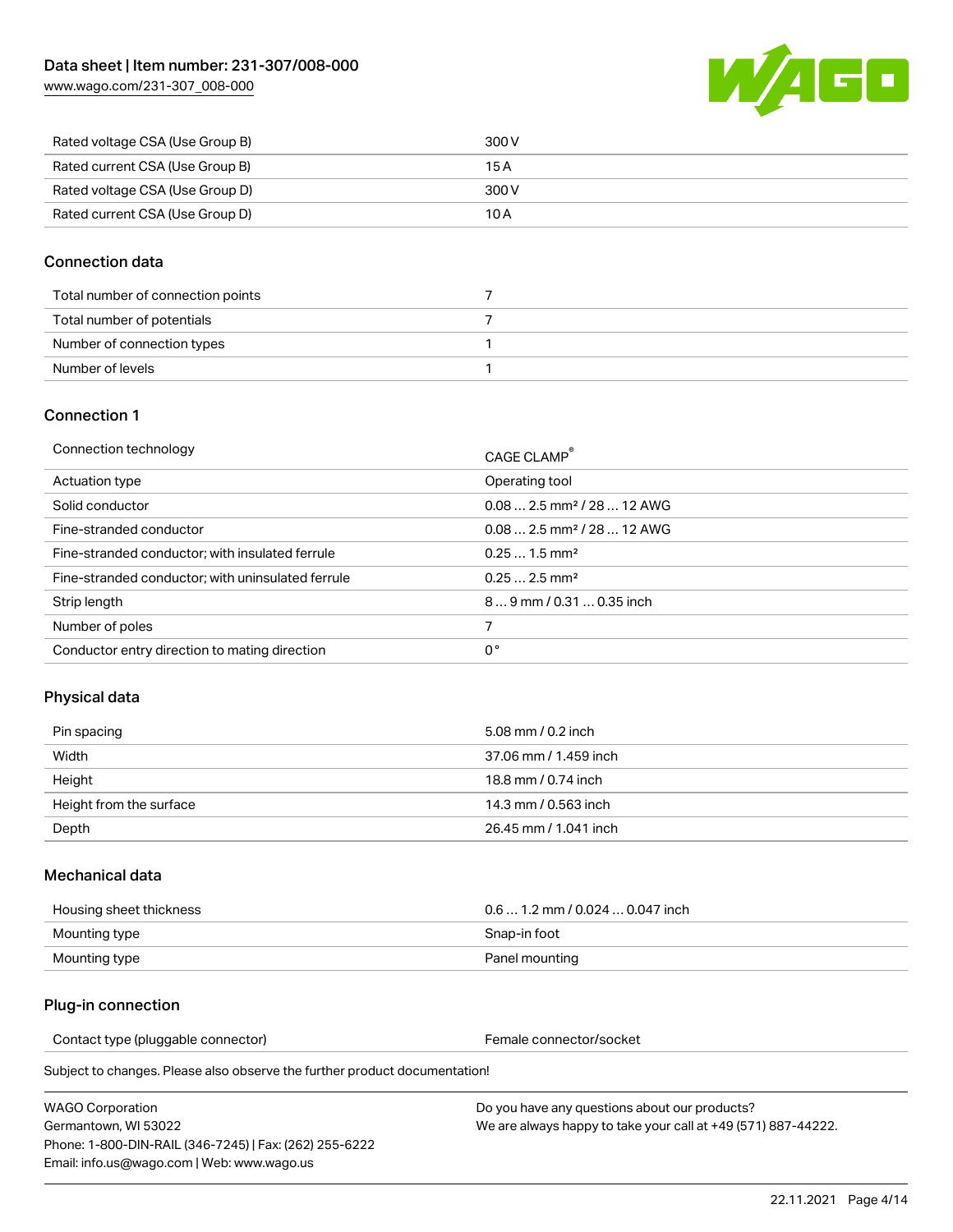[www.wago.com/231-307\\_008-000](http://www.wago.com/231-307_008-000)



| Connector (connection type)   | for conductor |
|-------------------------------|---------------|
| Mismating protection          | No            |
| Locking of plug-in connection | Without       |
|                               |               |

# Material data

| Color                       | orange                            |
|-----------------------------|-----------------------------------|
| Material group              |                                   |
| Insulation material         | Polyamide (PA66)                  |
| Flammability class per UL94 | V0                                |
| Clamping spring material    | Chrome nickel spring steel (CrNi) |
| Contact material            | Copper alloy                      |
| Contact plating             | tin-plated                        |
| Fire load                   | 0.19MJ                            |
| Weight                      | 13.1 <sub>g</sub>                 |
|                             |                                   |

# Environmental requirements

| Limit temperature range<br>. | -60  +85 °C |
|------------------------------|-------------|
|------------------------------|-------------|

### Commercial data

| Product Group         | 3 (Multi Conn. System) |
|-----------------------|------------------------|
| PU (SPU)              | 50 Stück               |
| Packaging type        | box                    |
| Country of origin     | DE                     |
| <b>GTIN</b>           | 4044918347020          |
| Customs tariff number | 8536694040             |

### Approvals / Certificates

#### Country specific Approvals

| Logo | Approval                                                                   | <b>Additional Approval Text</b> | Certificate<br>name |
|------|----------------------------------------------------------------------------|---------------------------------|---------------------|
|      | <b>CB</b><br><b>DEKRA Certification B.V.</b>                               | IEC 61984                       | NL-39756            |
|      | <b>CSA</b><br>DEKRA Certification B.V.                                     | C <sub>22.2</sub>               | 1466354             |
|      | <b>KEMA/KEUR</b><br>DEKRA Certification B.V.                               | EN 61984                        | 2190761.01          |
|      | Subject to changes. Please also observe the further product documentation! |                                 |                     |

WAGO Corporation Germantown, WI 53022 Phone: 1-800-DIN-RAIL (346-7245) | Fax: (262) 255-6222 Email: info.us@wago.com | Web: www.wago.us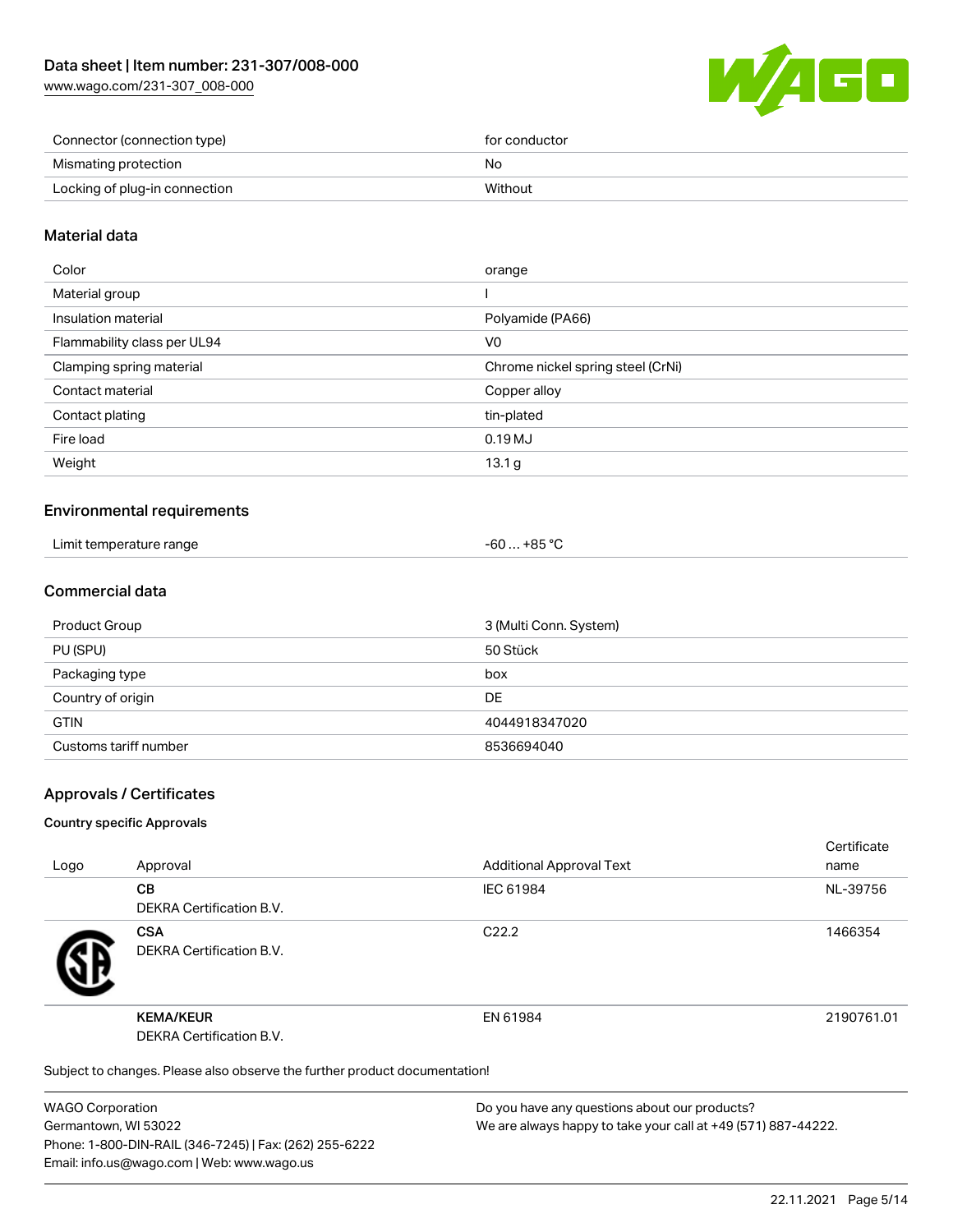



#### Ship Approvals

| Logo                       | Approval                                  | <b>Additional Approval Text</b> | Certificate<br>name             |
|----------------------------|-------------------------------------------|---------------------------------|---------------------------------|
| ABS<br><b>SECOND MARKS</b> | <b>ABS</b><br>American Bureau of Shipping | $\overline{\phantom{0}}$        | 19-<br>HG1869876-<br><b>PDA</b> |

#### UL-Approvals

| Logo                       | Approval                       | <b>Additional Approval Text</b> | Certificate<br>name |
|----------------------------|--------------------------------|---------------------------------|---------------------|
|                            |                                |                                 |                     |
|                            | UL                             | <b>UL 1977</b>                  | E45171              |
| $\boldsymbol{\mathcal{A}}$ | UL International Germany GmbH  |                                 |                     |
|                            | <b>UR</b>                      | <b>UL 1059</b>                  | E45172              |
| 8                          | Underwriters Laboratories Inc. |                                 |                     |

# Counterpart

|                | ltem no.231-637                                     |                      |
|----------------|-----------------------------------------------------|----------------------|
| <b>CEARING</b> | Male connector; 7-pole; Pin spacing 5.08 mm; orange | www.wago.com/231-637 |

### Optional accessories

#### Tools

| Operating tool |                                                                                                                 |                      |
|----------------|-----------------------------------------------------------------------------------------------------------------|----------------------|
|                | Item no.: 209-130<br>Operating tool; suitable for 264, 280 and 281 Series; 1-way; of insulating material; white | www.wago.com/209-130 |
|                | Item no.: 209-132<br>Operating tool; for connecting comb-style jumper bar; 2-way; of insulating material        | www.wago.com/209-132 |
|                | Item no.: 231-159<br>Operating tool; natural                                                                    | www.wago.com/231-159 |
|                | Item no.: 231-231                                                                                               |                      |
|                | Subject to changes. Please also observe the further product documentation!                                      |                      |

WAGO Corporation Germantown, WI 53022 Phone: 1-800-DIN-RAIL (346-7245) | Fax: (262) 255-6222 Email: info.us@wago.com | Web: www.wago.us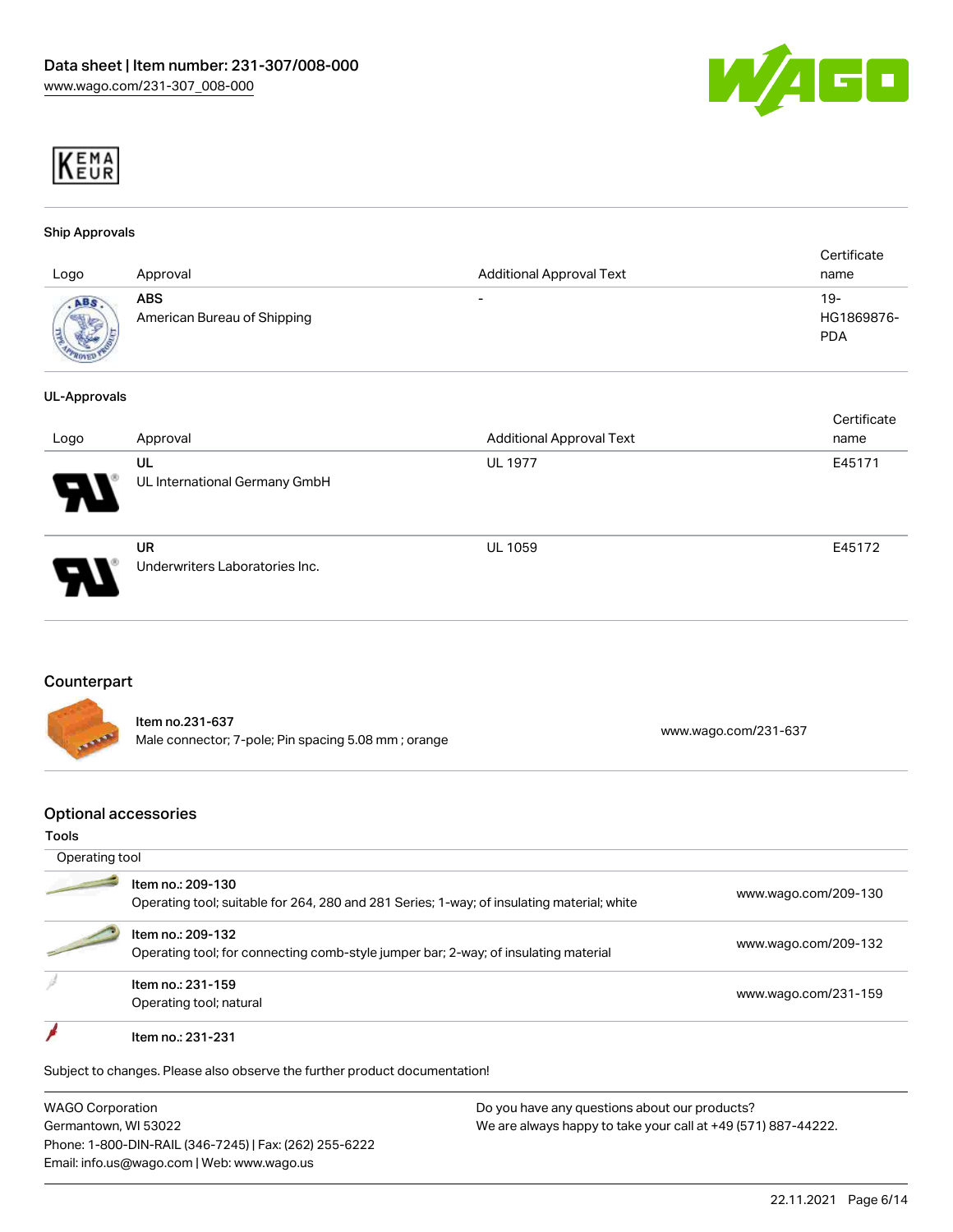

Combination operating tool; red [www.wago.com/231-231](http://www.wago.com/231-231)

|                      | Item no.: 231-131<br>Operating tool; made of insulating material; 1-way; loose; white                                      | www.wago.com/231-131 |  |
|----------------------|----------------------------------------------------------------------------------------------------------------------------|----------------------|--|
|                      | Item no.: 231-291<br>Operating tool; made of insulating material; 1-way; loose; red                                        | www.wago.com/231-291 |  |
|                      | Item no.: 280-432<br>Operating tool; made of insulating material; 2-way; white                                             | www.wago.com/280-432 |  |
|                      | Item no.: 280-434<br>Operating tool; made of insulating material; 4-way                                                    | www.wago.com/280-434 |  |
|                      | Item no.: 280-437<br>Operating tool; made of insulating material; 7-way                                                    | www.wago.com/280-437 |  |
|                      | Item no.: 280-440<br>Operating tool; made of insulating material; 10-way                                                   | www.wago.com/280-440 |  |
|                      | Item no.: 280-435<br>Operating tool; made of insulating material; 5-way; gray                                              | www.wago.com/280-435 |  |
|                      | Item no.: 280-436<br>Operating tool; made of insulating material; 6-way                                                    | www.wago.com/280-436 |  |
|                      | Item no.: 280-438<br>Operating tool; made of insulating material; 8-way                                                    | www.wago.com/280-438 |  |
|                      | Item no.: 280-433<br>Operating tool; made of insulating material; 3-way                                                    | www.wago.com/280-433 |  |
| Cover                |                                                                                                                            |                      |  |
| Cover                |                                                                                                                            |                      |  |
|                      | Item no.: 231-669<br>Lockout caps; for covering unused clamping units; orange                                              | www.wago.com/231-669 |  |
| Testing accessories  |                                                                                                                            |                      |  |
| Testing accessories  |                                                                                                                            |                      |  |
|                      | Item no.: 210-136<br>Test plug; 2 mm Ø; with 500 mm cable                                                                  | www.wago.com/210-136 |  |
|                      | ltem no.: 231-661<br>Test plugs for female connectors; for 5 mm and 5.08 mm pin spacing; 2,50 mm <sup>2</sup> ; light gray | www.wago.com/231-661 |  |
| Mounting adapter     |                                                                                                                            |                      |  |
| Mounting accessories |                                                                                                                            |                      |  |
|                      | Subject to changes. Please also observe the further product documentation!                                                 |                      |  |

WAGO Corporation Germantown, WI 53022 Phone: 1-800-DIN-RAIL (346-7245) | Fax: (262) 255-6222 Email: info.us@wago.com | Web: www.wago.us Do you have any questions about our products? We are always happy to take your call at +49 (571) 887-44222.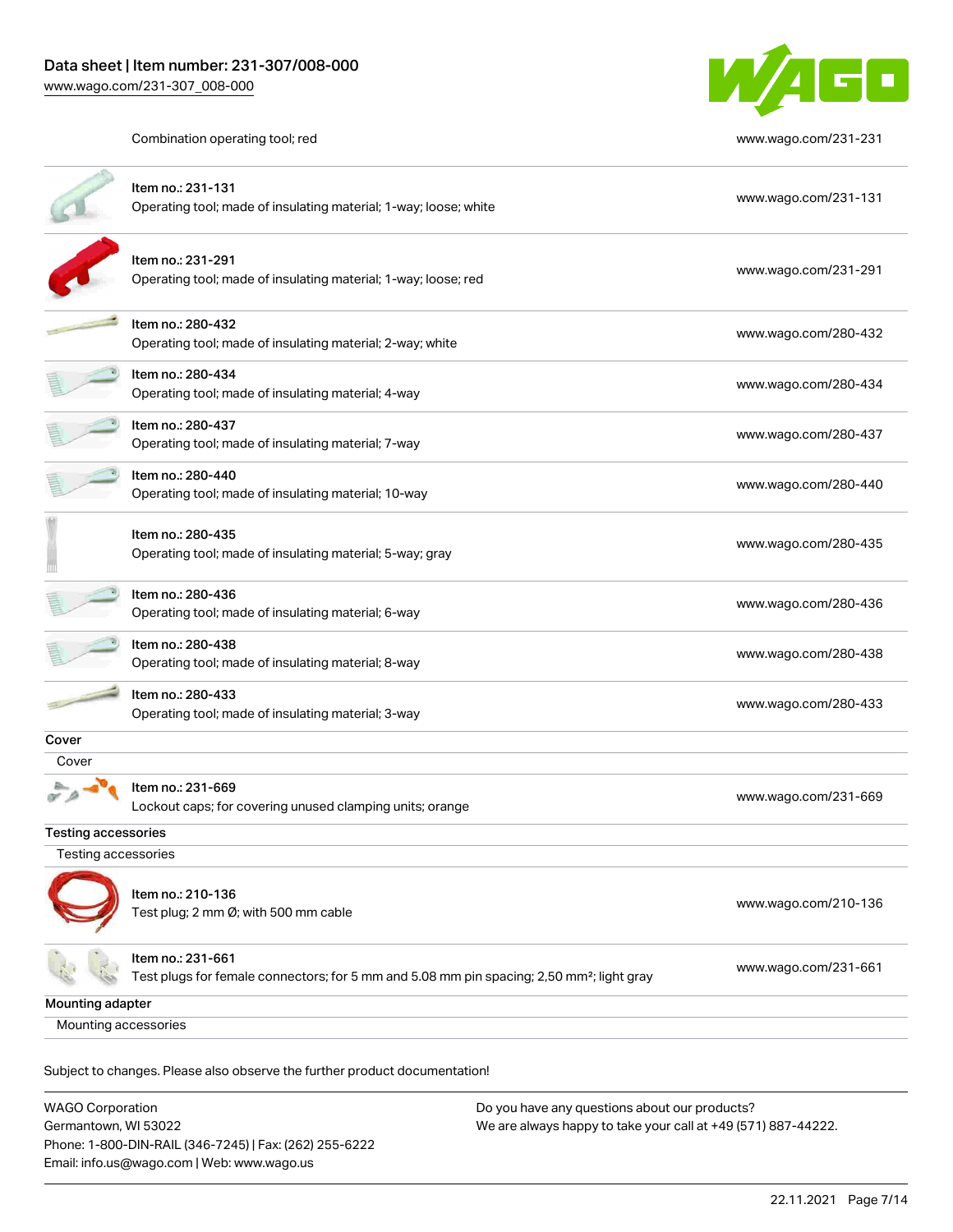[www.wago.com/231-307\\_008-000](http://www.wago.com/231-307_008-000)



#### Item no.: 209-148

Multi mounting adapter; for DIN-35 rail; 25 mm wide; gray [www.wago.com/209-148](http://www.wago.com/209-148)



|                      | Multi modifility adapter, for DiN-33 rail, 29 min wide, gray                                                                                                                                    | w.wago.commzou ito               |
|----------------------|-------------------------------------------------------------------------------------------------------------------------------------------------------------------------------------------------|----------------------------------|
| Insulations stops    |                                                                                                                                                                                                 |                                  |
| Insulation stop      |                                                                                                                                                                                                 |                                  |
|                      | Item no.: 231-672<br>Insulation stop; 0.75 - 1 mm <sup>2</sup> ; dark gray                                                                                                                      | www.wago.com/231-672             |
|                      | Item no.: 231-670<br>Insulation stop; 0.08-0.2 mm <sup>2</sup> / 0.2 mm <sup>2</sup> "s"; white                                                                                                 | www.wago.com/231-670             |
|                      | Item no.: 231-671<br>Insulation stop; 0.25 - 0.5 mm <sup>2</sup> ; light gray                                                                                                                   | www.wago.com/231-671             |
| Marking accessories  |                                                                                                                                                                                                 |                                  |
| Marking strip        |                                                                                                                                                                                                 |                                  |
|                      | Item no.: 210-331/508-103<br>Marking strips; as a DIN A4 sheet; MARKED; 1-12 (200x); Height of marker strip: 2.3 mm/0.091 in; Strip<br>length 182 mm; Horizontal marking; Self-adhesive; white  | www.wago.com/210-331<br>/508-103 |
|                      | Item no.: 210-331/508-104<br>Marking strips; as a DIN A4 sheet; MARKED; 13-24 (200x); Height of marker strip: 2.3 mm/0.091 in; Strip<br>length 182 mm; Horizontal marking; Self-adhesive; white | www.wago.com/210-331<br>/508-104 |
|                      | Item no.: 210-332/508-202<br>Marking strips; as a DIN A4 sheet; MARKED; 1-16 (160x); Height of marker strip: 3 mm; Strip length 182<br>mm; Horizontal marking; Self-adhesive; white             | www.wago.com/210-332<br>/508-202 |
|                      | Item no.: 210-332/508-204<br>Marking strips; as a DIN A4 sheet; MARKED; 17-32 (160x); Height of marker strip: 3 mm; Strip length<br>182 mm; Horizontal marking; Self-adhesive; white            | www.wago.com/210-332<br>/508-204 |
|                      | Item no.: 210-332/508-206<br>Marking strips; as a DIN A4 sheet; MARKED; 33-48 (160x); Height of marker strip: 3 mm; Strip length<br>182 mm; Horizontal marking; Self-adhesive; white            | www.wago.com/210-332<br>/508-206 |
|                      | Item no.: 210-332/508-205<br>Marking strips; as a DIN A4 sheet; MARKED; 1-32 (80x); Height of marker strip: 3 mm; Strip length 182<br>mm; Horizontal marking; Self-adhesive; white              | www.wago.com/210-332<br>/508-205 |
| Mounting             |                                                                                                                                                                                                 |                                  |
| Mounting accessories |                                                                                                                                                                                                 |                                  |
|                      | Item no.: 209-137<br>Mounting adapter; can be used as end stop; 6.5 mm wide; gray                                                                                                               | www.wago.com/209-137             |
| <b>Strain relief</b> |                                                                                                                                                                                                 |                                  |

Subject to changes. Please also observe the further product documentation!

WAGO Corporation Germantown, WI 53022 Phone: 1-800-DIN-RAIL (346-7245) | Fax: (262) 255-6222 Email: info.us@wago.com | Web: www.wago.us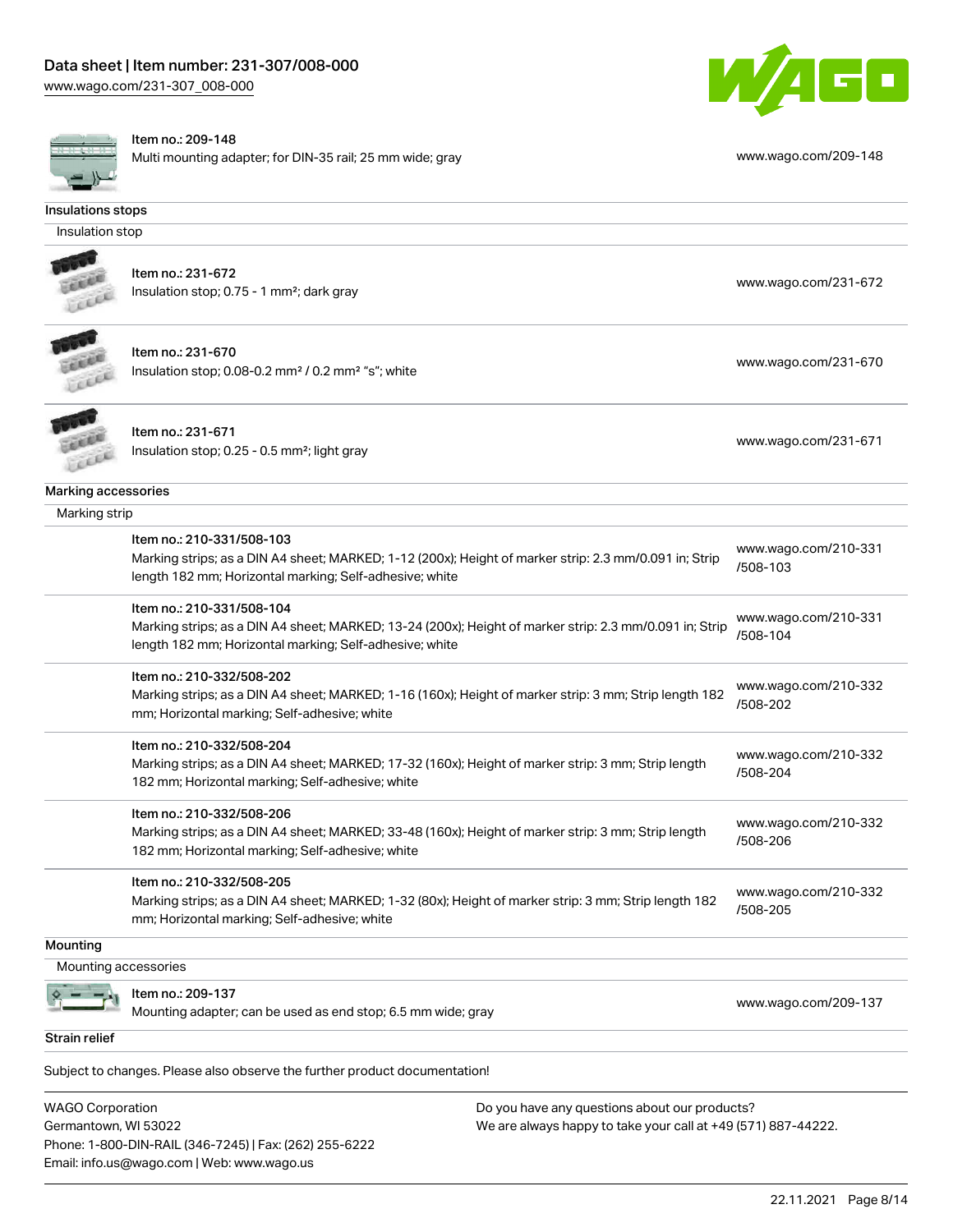Strain relief housing



|                 | Item no.: 232-637<br>Strain relief housing; orange                                                                                                            | www.wago.com/232-637 |
|-----------------|---------------------------------------------------------------------------------------------------------------------------------------------------------------|----------------------|
| <b>Ferrules</b> |                                                                                                                                                               |                      |
| Ferrule         |                                                                                                                                                               |                      |
|                 | Item no.: 216-101                                                                                                                                             |                      |
|                 | Ferrule; Sleeve for 0.5 mm <sup>2</sup> / AWG 22; uninsulated; electro-tin plated; silver-colored                                                             | www.wago.com/216-101 |
|                 | Item no.: 216-104                                                                                                                                             |                      |
|                 | Ferrule; Sleeve for 1.5 mm <sup>2</sup> / AWG 16; uninsulated; electro-tin plated; silver-colored                                                             | www.wago.com/216-104 |
| I               | Item no.: 216-106                                                                                                                                             |                      |
|                 | Ferrule; Sleeve for 2.5 mm <sup>2</sup> / AWG 14; uninsulated; electro-tin plated; silver-colored                                                             | www.wago.com/216-106 |
|                 | Item no.: 216-102                                                                                                                                             | www.wago.com/216-102 |
|                 | Ferrule; Sleeve for 0.75 mm <sup>2</sup> / AWG 20; uninsulated; electro-tin plated; silver-colored                                                            |                      |
|                 | Item no.: 216-103                                                                                                                                             | www.wago.com/216-103 |
|                 | Ferrule; Sleeve for 1 mm <sup>2</sup> / AWG 18; uninsulated; electro-tin plated                                                                               |                      |
|                 | Item no.: 216-123                                                                                                                                             | www.wago.com/216-123 |
|                 | Ferrule; Sleeve for 1 mm <sup>2</sup> / AWG 18; uninsulated; electro-tin plated; silver-colored                                                               |                      |
| $\frac{1}{3}$   | Item no.: 216-122                                                                                                                                             | www.wago.com/216-122 |
|                 | Ferrule; Sleeve for 0.75 mm <sup>2</sup> / AWG 20; uninsulated; electro-tin plated; silver-colored                                                            |                      |
|                 | Item no.: 216-124                                                                                                                                             | www.wago.com/216-124 |
|                 | Ferrule; Sleeve for 1.5 mm <sup>2</sup> / AWG 16; uninsulated; electro-tin plated                                                                             |                      |
|                 | Item no.: 216-142                                                                                                                                             |                      |
|                 | Ferrule; Sleeve for 0.75 mm <sup>2</sup> / 18 AWG; uninsulated; electro-tin plated; electrolytic copper; gastight<br>crimped; acc. to DIN 46228, Part 1/08.92 | www.wago.com/216-142 |
|                 | Item no.: 216-132                                                                                                                                             |                      |
|                 | Ferrule; Sleeve for 0.34 mm <sup>2</sup> / AWG 24; uninsulated; electro-tin plated                                                                            | www.wago.com/216-132 |
|                 | Item no.: 216-121                                                                                                                                             | www.wago.com/216-121 |
|                 | Ferrule; Sleeve for 0.5 mm <sup>2</sup> / AWG 22; uninsulated; electro-tin plated; silver-colored                                                             |                      |
|                 | Item no.: 216-143                                                                                                                                             |                      |
|                 | Ferrule; Sleeve for 1 mm <sup>2</sup> / AWG 18; uninsulated; electro-tin plated; electrolytic copper; gastight<br>crimped; acc. to DIN 46228, Part 1/08.92    | www.wago.com/216-143 |
|                 | Item no.: 216-131                                                                                                                                             |                      |
|                 | Ferrule; Sleeve for 0.25 mm <sup>2</sup> / AWG 24; uninsulated; electro-tin plated; silver-colored                                                            | www.wago.com/216-131 |
|                 | Item no.: 216-141                                                                                                                                             |                      |
|                 | Ferrule; Sleeve for 0.5 mm <sup>2</sup> / 20 AWG; uninsulated; electro-tin plated; electrolytic copper; gastight                                              | www.wago.com/216-141 |
|                 | crimped; acc. to DIN 46228, Part 1/08.92                                                                                                                      |                      |
|                 | Item no.: 216-152<br>Ferrule; Sleeve for 0.34 mm <sup>2</sup> / AWG 24; uninsulated; electro-tin plated                                                       | www.wago.com/216-152 |
|                 |                                                                                                                                                               |                      |

Subject to changes. Please also observe the further product documentation!

| <b>WAGO Corporation</b>                                | Do you have any g |
|--------------------------------------------------------|-------------------|
| Germantown, WI 53022                                   | We are always hap |
| Phone: 1-800-DIN-RAIL (346-7245)   Fax: (262) 255-6222 |                   |
| Email: info.us@wago.com   Web: www.wago.us             |                   |

questions about our products? opy to take your call at +49 (571) 887-44222.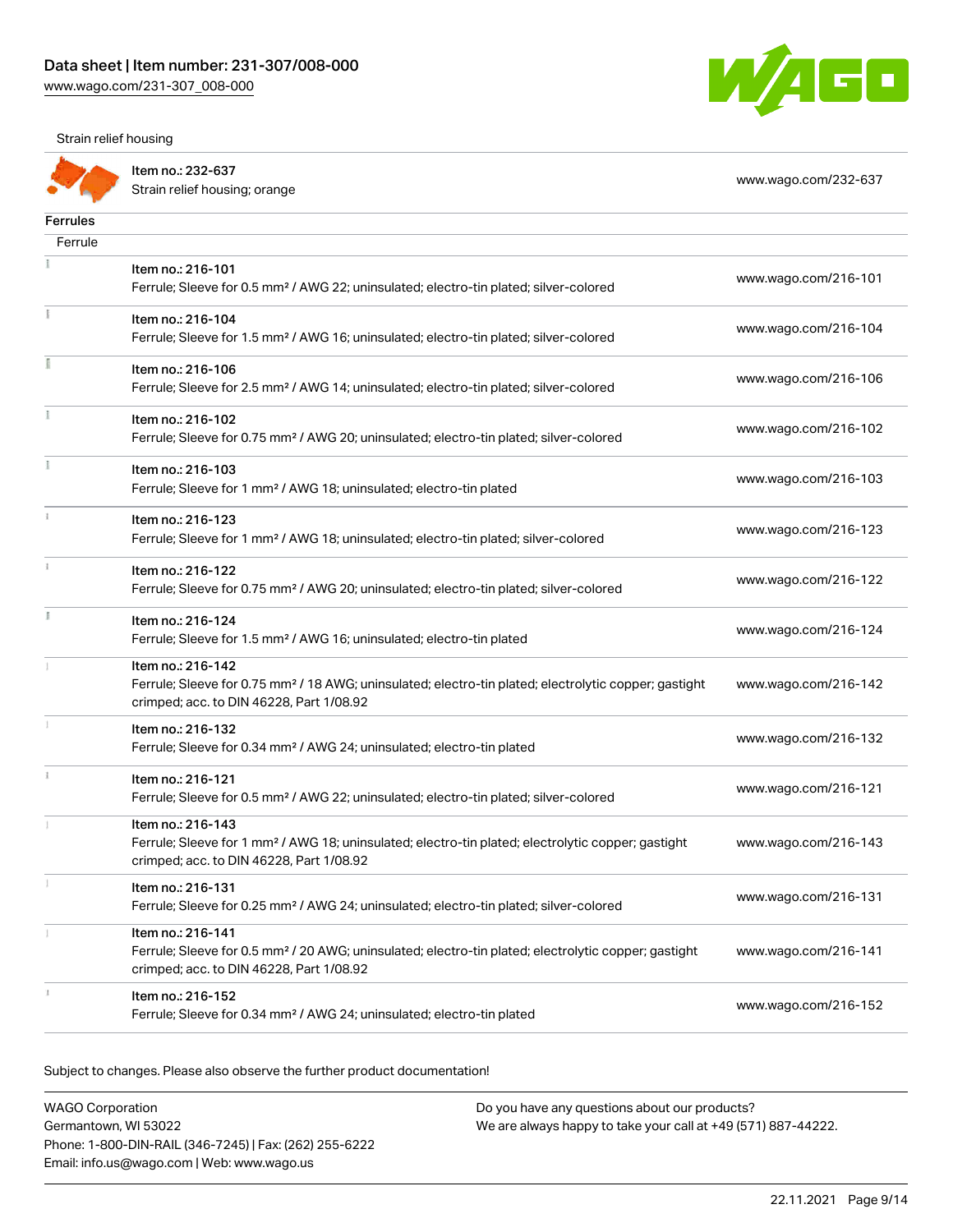# Data sheet | Item number: 231-307/008-000

[www.wago.com/231-307\\_008-000](http://www.wago.com/231-307_008-000)



|   | Item no.: 216-203<br>Ferrule; Sleeve for 1 mm <sup>2</sup> / AWG 18; insulated; electro-tin plated; red                                                                                                 | www.wago.com/216-203 |
|---|---------------------------------------------------------------------------------------------------------------------------------------------------------------------------------------------------------|----------------------|
|   | Item no.: 216-202<br>Ferrule; Sleeve for 0.75 mm <sup>2</sup> / 18 AWG; insulated; electro-tin plated; gray                                                                                             | www.wago.com/216-202 |
|   | Item no.: 216-151<br>Ferrule; Sleeve for 0.25 mm <sup>2</sup> / AWG 24; uninsulated; electro-tin plated                                                                                                 | www.wago.com/216-151 |
|   | Item no.: 216-204<br>Ferrule; Sleeve for 1.5 mm <sup>2</sup> / AWG 16; insulated; electro-tin plated; black                                                                                             | www.wago.com/216-204 |
|   | Item no.: 216-144<br>Ferrule; Sleeve for 1.5 mm <sup>2</sup> / AWG 16; uninsulated; electro-tin plated; electrolytic copper; gastight<br>crimped; acc. to DIN 46228, Part 1/08.92; silver-colored       | www.wago.com/216-144 |
|   | Item no.: 216-201<br>Ferrule; Sleeve for 0.5 mm <sup>2</sup> / 20 AWG; insulated; electro-tin plated; white                                                                                             | www.wago.com/216-201 |
|   | Item no.: 216-223<br>Ferrule; Sleeve for 1 mm <sup>2</sup> / AWG 18; insulated; electro-tin plated; red                                                                                                 | www.wago.com/216-223 |
|   | Item no.: 216-241<br>Ferrule; Sleeve for 0.5 mm <sup>2</sup> / 20 AWG; insulated; electro-tin plated; electrolytic copper; gastight<br>crimped; acc. to DIN 46228, Part 4/09.90; white                  | www.wago.com/216-241 |
|   | Item no.: 216-242<br>Ferrule; Sleeve for 0.75 mm <sup>2</sup> / 18 AWG; insulated; electro-tin plated; electrolytic copper; gastight<br>crimped; acc. to DIN 46228, Part 4/09.90; gray                  | www.wago.com/216-242 |
|   | Item no.: 216-222<br>Ferrule; Sleeve for 0.75 mm <sup>2</sup> / 18 AWG; insulated; electro-tin plated; gray                                                                                             | www.wago.com/216-222 |
|   | Item no.: 216-221<br>Ferrule; Sleeve for 0.5 mm <sup>2</sup> / 20 AWG; insulated; electro-tin plated; white                                                                                             | www.wago.com/216-221 |
|   | Item no.: 216-224<br>Ferrule; Sleeve for 1.5 mm <sup>2</sup> / AWG 16; insulated; electro-tin plated; black                                                                                             | www.wago.com/216-224 |
|   | Item no.: 216-243<br>Ferrule; Sleeve for 1 mm <sup>2</sup> / AWG 18; insulated; electro-tin plated; electrolytic copper; gastight crimped; www.wago.com/216-243<br>acc. to DIN 46228, Part 4/09.90; red |                      |
|   | Item no.: 216-244<br>Ferrule; Sleeve for 1.5 mm <sup>2</sup> / AWG 16; insulated; electro-tin plated; electrolytic copper; gastight<br>crimped; acc. to DIN 46228, Part 4/09.90; black                  | www.wago.com/216-244 |
|   | Item no.: 216-263<br>Ferrule; Sleeve for 1 mm <sup>2</sup> / AWG 18; insulated; electro-tin plated; electrolytic copper; gastight crimped; www.wago.com/216-263<br>acc. to DIN 46228, Part 4/09.90; red |                      |
| 1 | Item no.: 216-264<br>Ferrule; Sleeve for 1.5 mm <sup>2</sup> / AWG 16; insulated; electro-tin plated; electrolytic copper; gastight<br>crimped; acc. to DIN 46228, Part 4/09.90; black                  | www.wago.com/216-264 |
|   | Item no.: 216-284<br>Ferrule; Sleeve for 1.5 mm <sup>2</sup> / AWG 16; insulated; electro-tin plated; electrolytic copper; gastight<br>crimped; acc. to DIN 46228, Part 4/09.90; black                  | www.wago.com/216-284 |

Subject to changes. Please also observe the further product documentation!

WAGO Corporation Germantown, WI 53022 Phone: 1-800-DIN-RAIL (346-7245) | Fax: (262) 255-6222 Email: info.us@wago.com | Web: www.wago.us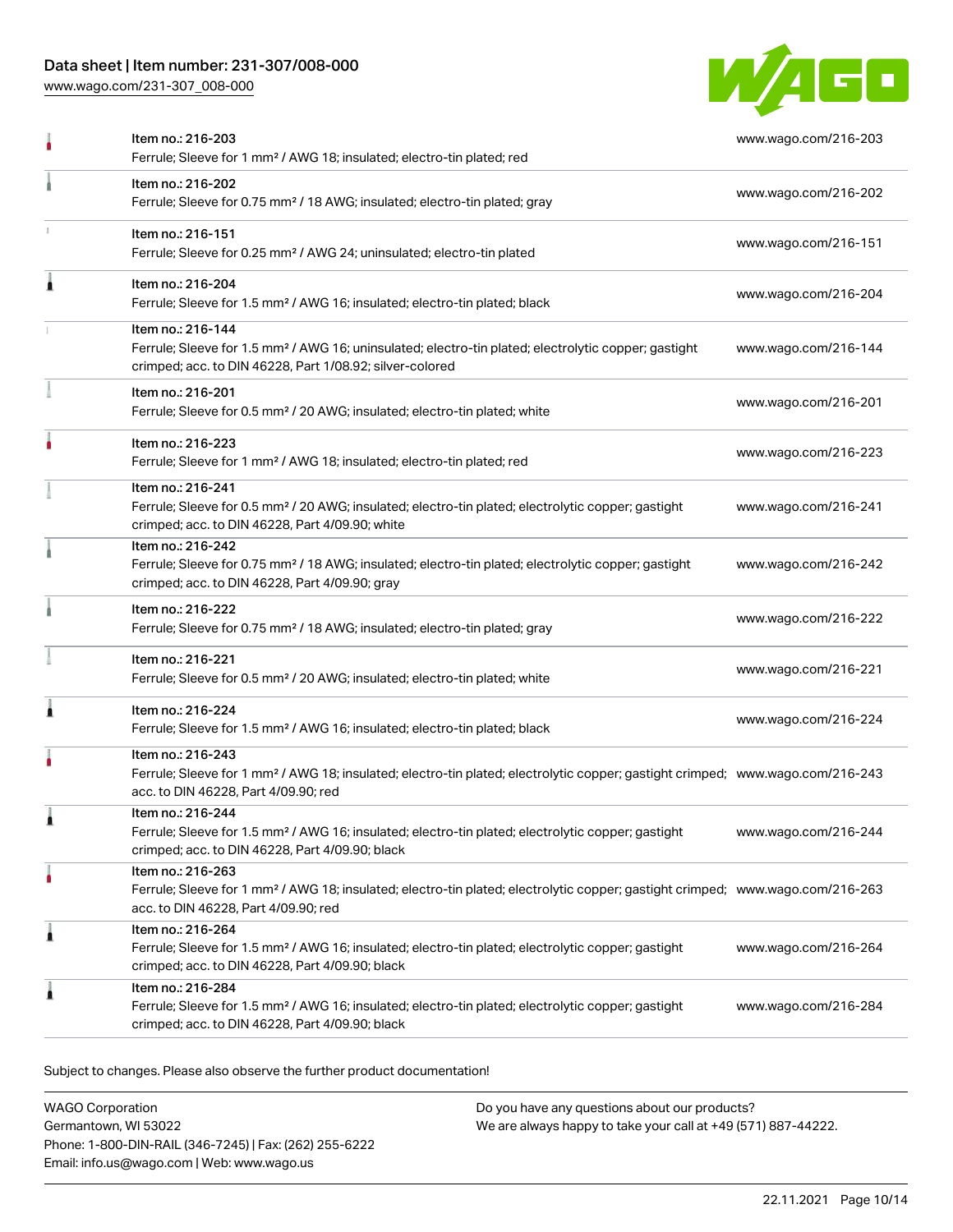# Data sheet | Item number: 231-307/008-000

[www.wago.com/231-307\\_008-000](http://www.wago.com/231-307_008-000)



|                               | Item no.: 216-262<br>Ferrule; Sleeve for 0.75 mm <sup>2</sup> / 18 AWG; insulated; electro-tin plated; electrolytic copper; gastight<br>crimped; acc. to DIN 46228, Part 4/09.90; gray |            | www.wago.com/216-262 |                      |
|-------------------------------|----------------------------------------------------------------------------------------------------------------------------------------------------------------------------------------|------------|----------------------|----------------------|
|                               | Item no.: 216-301<br>Ferrule; Sleeve for 0.25 mm <sup>2</sup> / AWG 24; insulated; electro-tin plated; yellow                                                                          |            |                      | www.wago.com/216-301 |
|                               | Item no.: 216-321<br>Ferrule; Sleeve for 0.25 mm <sup>2</sup> / AWG 24; insulated; electro-tin plated; yellow                                                                          |            |                      | www.wago.com/216-321 |
|                               | Item no.: 216-322<br>Ferrule; Sleeve for 0.34 mm <sup>2</sup> / 22 AWG; insulated; electro-tin plated; green                                                                           |            | www.wago.com/216-322 |                      |
|                               | Item no.: 216-302<br>Ferrule; Sleeve for 0.34 mm <sup>2</sup> / 22 AWG; insulated; electro-tin plated; light turquoise                                                                 |            | www.wago.com/216-302 |                      |
| Jumpers                       |                                                                                                                                                                                        |            |                      |                      |
| Jumper                        |                                                                                                                                                                                        |            |                      |                      |
|                               | Item no.: 231-905<br>Jumper; for conductor entry; 5-way; insulated; gray                                                                                                               |            |                      | www.wago.com/231-905 |
|                               | Item no.: 231-903<br>Jumper; for conductor entry; 3-way; insulated; gray                                                                                                               |            | www.wago.com/231-903 |                      |
|                               | Item no.: 231-907<br>Jumper; for conductor entry; 7-way; insulated; gray                                                                                                               |            | www.wago.com/231-907 |                      |
|                               | Item no.: 231-910<br>Jumper; for conductor entry; 10-way; insulated; gray                                                                                                              |            | www.wago.com/231-910 |                      |
|                               | Item no.: 231-902<br>Jumper; for conductor entry; 2-way; insulated; gray                                                                                                               |            | www.wago.com/231-902 |                      |
| <b>Downloads</b>              |                                                                                                                                                                                        |            |                      |                      |
| Documentation                 |                                                                                                                                                                                        |            |                      |                      |
| <b>Additional Information</b> |                                                                                                                                                                                        |            |                      |                      |
| Technical explanations        |                                                                                                                                                                                        | 2019 Apr 3 | pdf<br>2.0 MB        | Download             |

# CAD files CAD data

| 2D/3D Models 231-307/008-000 | URL | Download |
|------------------------------|-----|----------|
|                              |     |          |

# CAE data

#### EPLAN Data Portal 231-307/008-000

Subject to changes. Please also observe the further product documentation!

WAGO Corporation Germantown, WI 53022 Phone: 1-800-DIN-RAIL (346-7245) | Fax: (262) 255-6222 Email: info.us@wago.com | Web: www.wago.us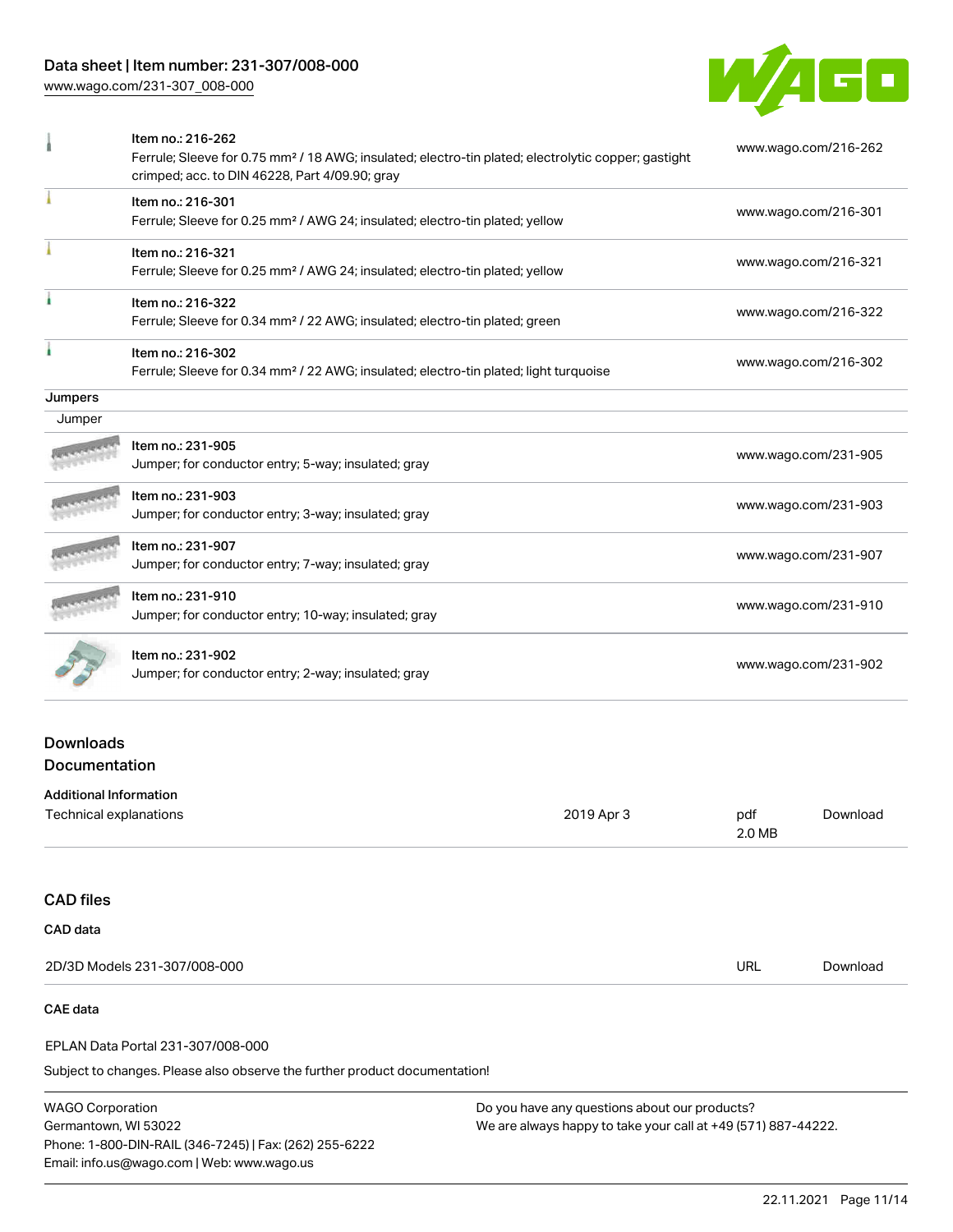

|                                                                                                                                                                     | URL | Download |
|---------------------------------------------------------------------------------------------------------------------------------------------------------------------|-----|----------|
| ZUKEN Portal 231-307/008-000                                                                                                                                        | URL | Download |
| EPLAN Data Portal 231-307/008-000                                                                                                                                   | URL | Download |
|                                                                                                                                                                     |     |          |
| <b>Environmental Product Compliance</b>                                                                                                                             |     |          |
| <b>Compliance Search</b>                                                                                                                                            |     |          |
| Environmental Product Compliance 231-307/008-000                                                                                                                    | URL | Download |
| 1-conductor female connector; CAGE CLAMP <sup>®</sup> ; 2.5 mm <sup>2</sup> ; Pin spacing 5.08 mm; 7-<br>pole; Snap-in mounting feet; 2,50 mm <sup>2</sup> ; orange |     |          |

# Installation Notes



Inserting a conductor via 3.5 mm screwdriver – CAGE CLAMP® actuation parallel to conductor entry.



Inserting a conductor via 3.5 mm screwdriver – CAGE CLAMP® actuation perpendicular to conductor entry.



Inserting a conductor into CAGE CLAMP® unit via operating lever (231-291).



Inserting a conductor via operating tool.

Subject to changes. Please also observe the further product documentation!

WAGO Corporation Germantown, WI 53022 Phone: 1-800-DIN-RAIL (346-7245) | Fax: (262) 255-6222 Email: info.us@wago.com | Web: www.wago.us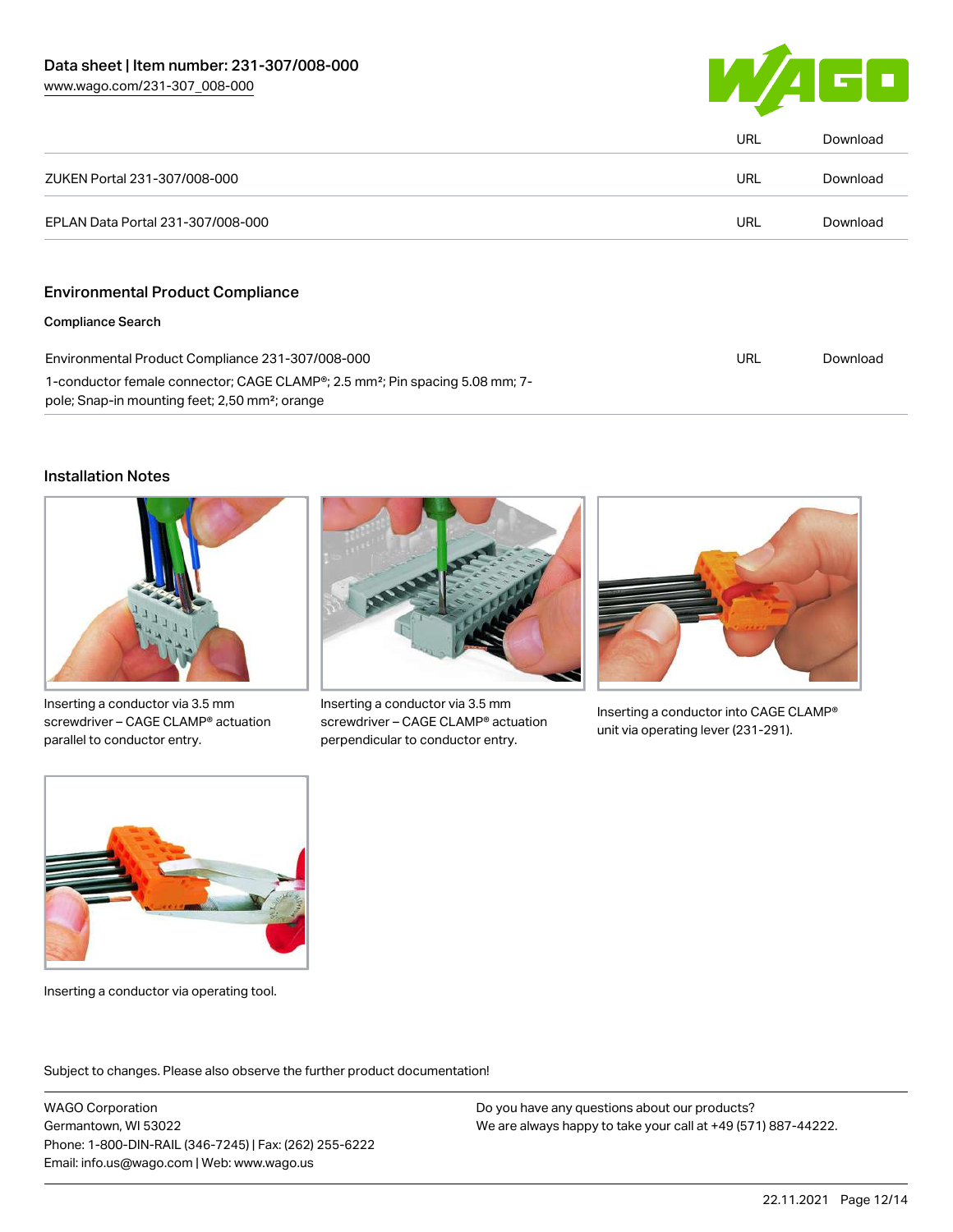



Coding a female connector by removing coding finger(s).



Testing – female connector with CAGE CLAMP®

Integrated test ports for testing perpendicular to conductor entry via 2 or 2.3 mm Ø test plug

### Installation



Male connector with strain relief plate



Strain relief housing shown with a male connector equipped with CAGE CLAMP®

Subject to changes. Please also observe the further product documentation!

WAGO Corporation Germantown, WI 53022 Phone: 1-800-DIN-RAIL (346-7245) | Fax: (262) 255-6222 Email: info.us@wago.com | Web: www.wago.us